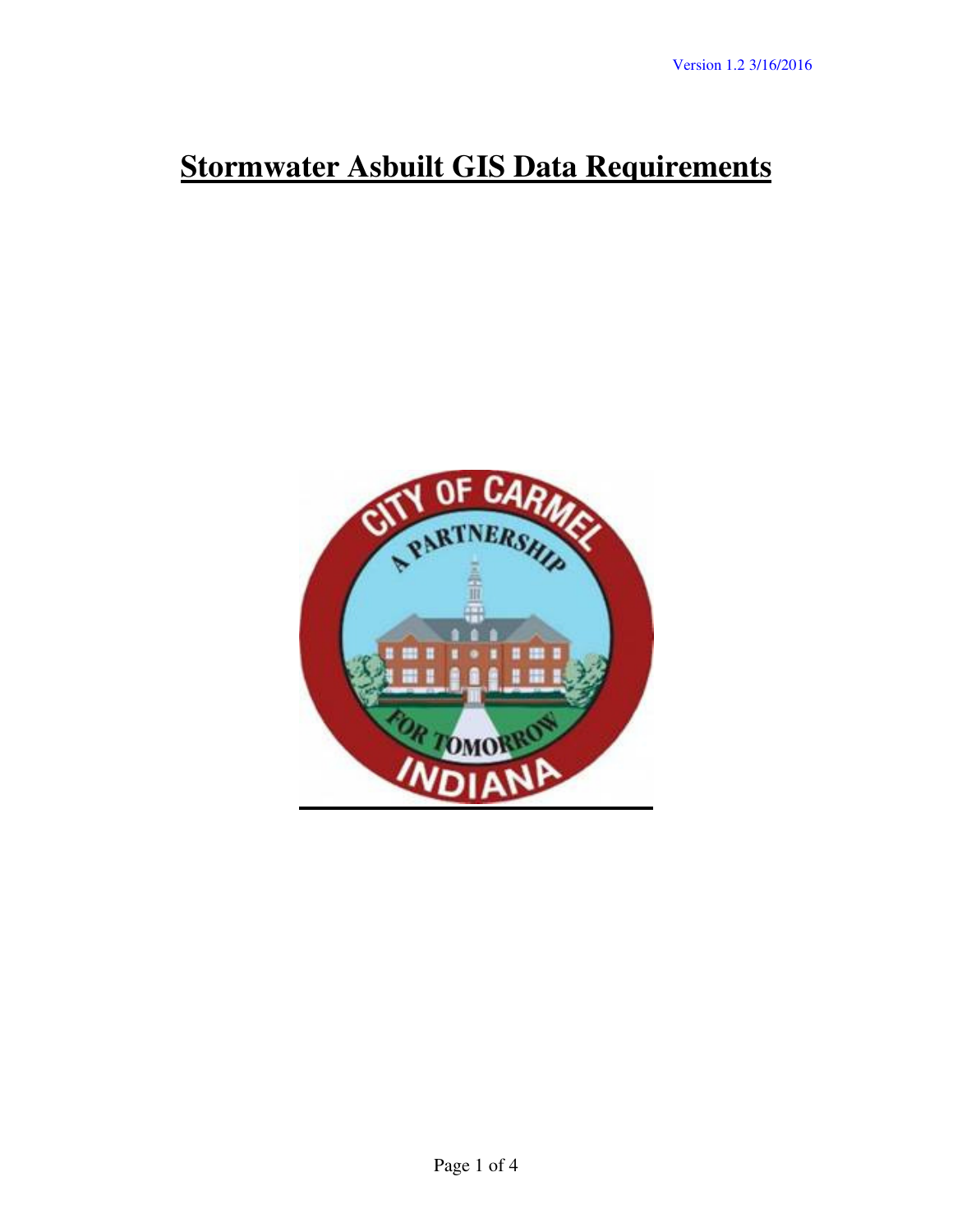## **1.0** General

- **1.1.** Files must be saved and submitted on a CD-ROM in a jewel case without using file compression. Files may also be submitted via flash ("thumb") drive.
- **1.2.** The CD label shall include the following:
	- 1.2.1. Engineering Company Name with prepared by statement
	- 1.2.2. Project Name
	- 1.2.3. Date that data is burnt onto CD
	- 1.2.4. Designate CD as As-Built, Construction Plan or Other
- **1.3.** Files must be submitted in DWG format. Other acceptable formats include ESRI Shapefile or ESRI File Geodatabase
- **1.4.** GIS data must comply with directions provided in Excel data template. Directions can be found on the 'directions' tab.
- **1.5.** Each file should be for one section of development. Multiple sections will not be accepted in one file and care must be taken to clearly mark existing infrastructure facilities.
- **1.6.** If multiple sections of a project are being submitted, files shall be placed in separate directories on the CD.
- **1.7.** File names should make sense to a viewer who may not be familiar with the consulting firms naming conventions and be indicative of the contents of the file.
- **1.8.** All pertinent drawing elements will reside in the primary drawing file. There shall be no cells, nodes, blocks, or reference files (x-refs) attached to the drawing.
- **1.9.** Separate layers for structures, pipes, annotation etc. with a logical description for each layer.
- **1.10.** Projection shall be referenced to NAD83, Indiana State Plane Coordinate System, East Zone, using U.S. Survey Feet and per the Hamilton County datum. Elevations shall be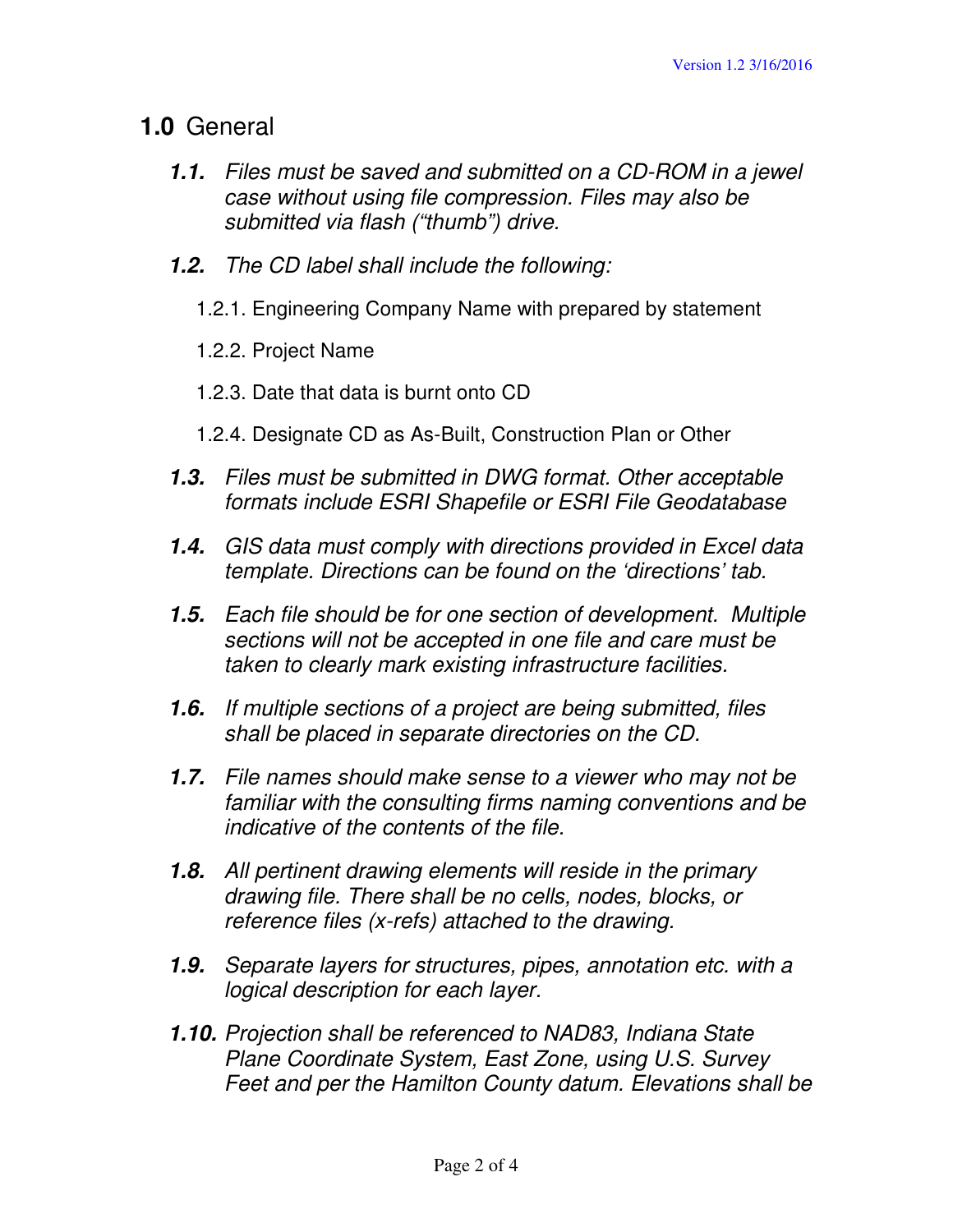in the NAVD 88 vertical datum. The coordinate location of the items listed below shall be obtained by a field survey and with vertical data that meets survey grade accuracy.

- **1.11.** Tie into section corners in the Indiana State Plane Coordinate System to insure proper orientation. Section corner tie sheets can be obtained from the Hamilton County Surveyor's web page.
- **1.12.** All easements shall be represented and drawn as closed polylines representing aggregate areas.
- **1.13.** Must have graphical representation of all off-site platted easements, right-of-ways, lot lines, etc. encompassing infrastructure improvements.
- **2.0** As-Built Infrastructure
	- **2.1.** An Excel spreadsheet populated with As-Built data following the layout standard provided.
	- **2.2.** If possible, an Object Data Table template can be used and will be populated with As-Built data.
	- **2.3.** All Storm water Structure BMP's (water quality units, etc.) must be listed in the object data table or Excel template with their corresponding Structures. Non-Structural BMP's (Ponds, etc.) must be listed on the data table as well with their associated location.
	- **2.4.** The digital construction file must be revised to show the exact As-Built location of the following items:
		- 2.4.1. Point features of all storm water structures (inlets, manholes, etc.)
		- 2.4.2. Detention Ponds with Normal Pool Elevation & Top of Bank drawn as a closed polylines. If Pond functions as BMP, indicate type of BMP in options provided on submittal spreadsheet.
		- 2.4.3. Sub-Surface Drains located on streets, laterals, in swales, dry detention ponds, in non-structural BMPs.